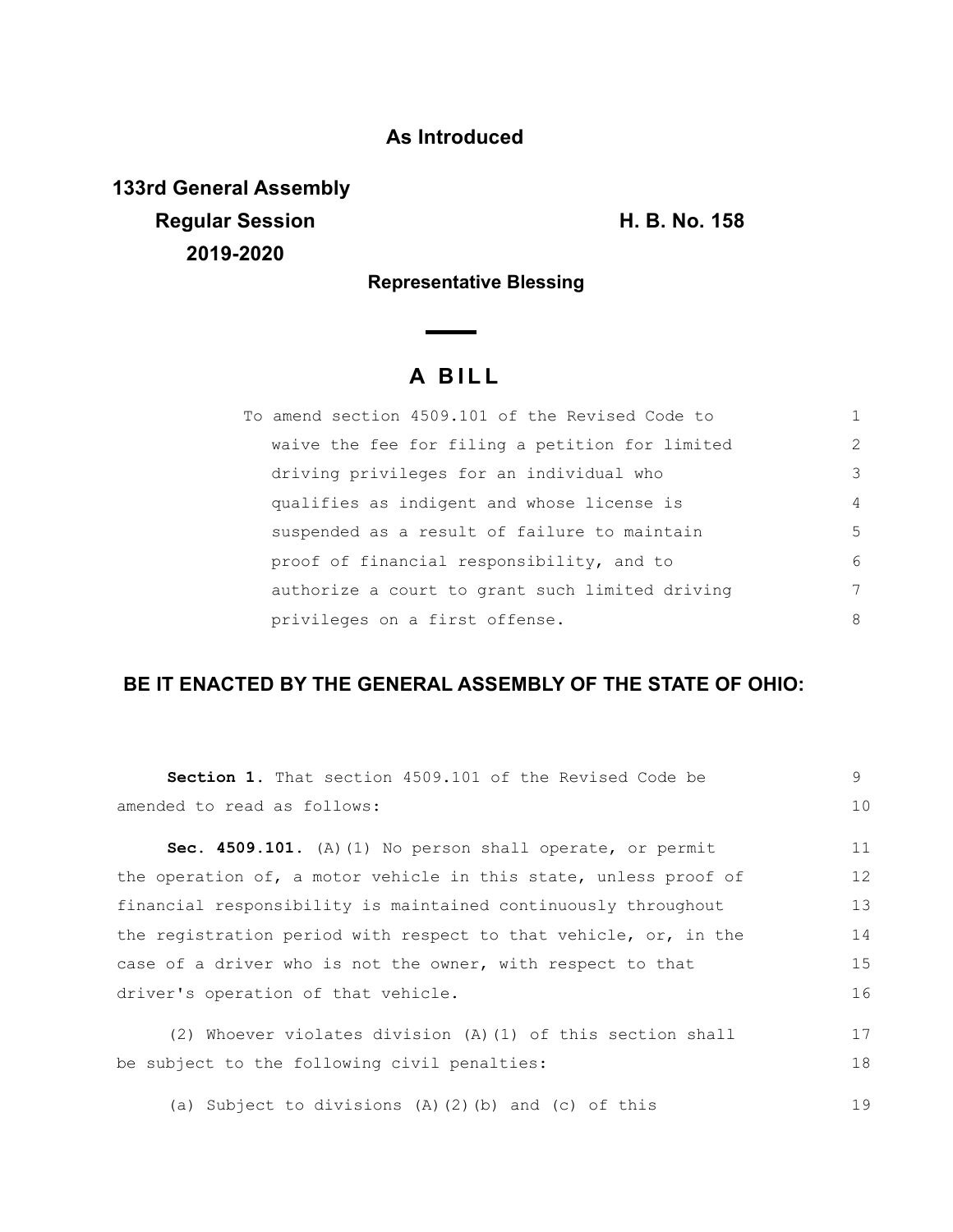section, a class (F) suspension of the person's driver's license, commercial driver's license, temporary instruction permit, probationary license, or nonresident operating privilege for the period of time specified in division (B)(6) of section 4510.02 of the Revised Code and impoundment of the person's license. The court may grant limited driving privileges to the person, but only if the person presents proof of financial responsibility and is enrolled in a reinstatement fee payment plan pursuant to section 4510.10 of the Revised Code. 20 21 22 23 24 25 26 27 28

(b) If, within five years of the violation, the person's operating privileges are again suspended and the person's license again is impounded for a violation of division (A)(1) of this section, a class C suspension of the person's driver's license, commercial driver's license, temporary instruction permit, probationary license, or nonresident operating privilege for the period of time specified in division (B)(3) of section 4510.02 of the Revised Code. The court may grant limited driving privileges to the person only if the person presents proof of financial responsibility and has complied with division (A)(5) of this section, and no court may grant limited driving privileges for the first fifteen days of the suspension. 29 30 31 32 33 34 35 36 37 38 39 40

(c) If, within five years of the violation, the person's operating privileges are suspended and the person's license is impounded two or more times for a violation of division (A)(1) of this section, a class B suspension of the person's driver's license, commercial driver's license, temporary instruction permit, probationary license, or nonresident operating privilege for the period of time specified in division (B)(2) of section 4510.02 of the Revised Code. The court may grant limited driving privileges to the person only if the person presents proof of financial responsibility and has complied with division (A)(5) 41 42 43 44 45 46 47 48 49 50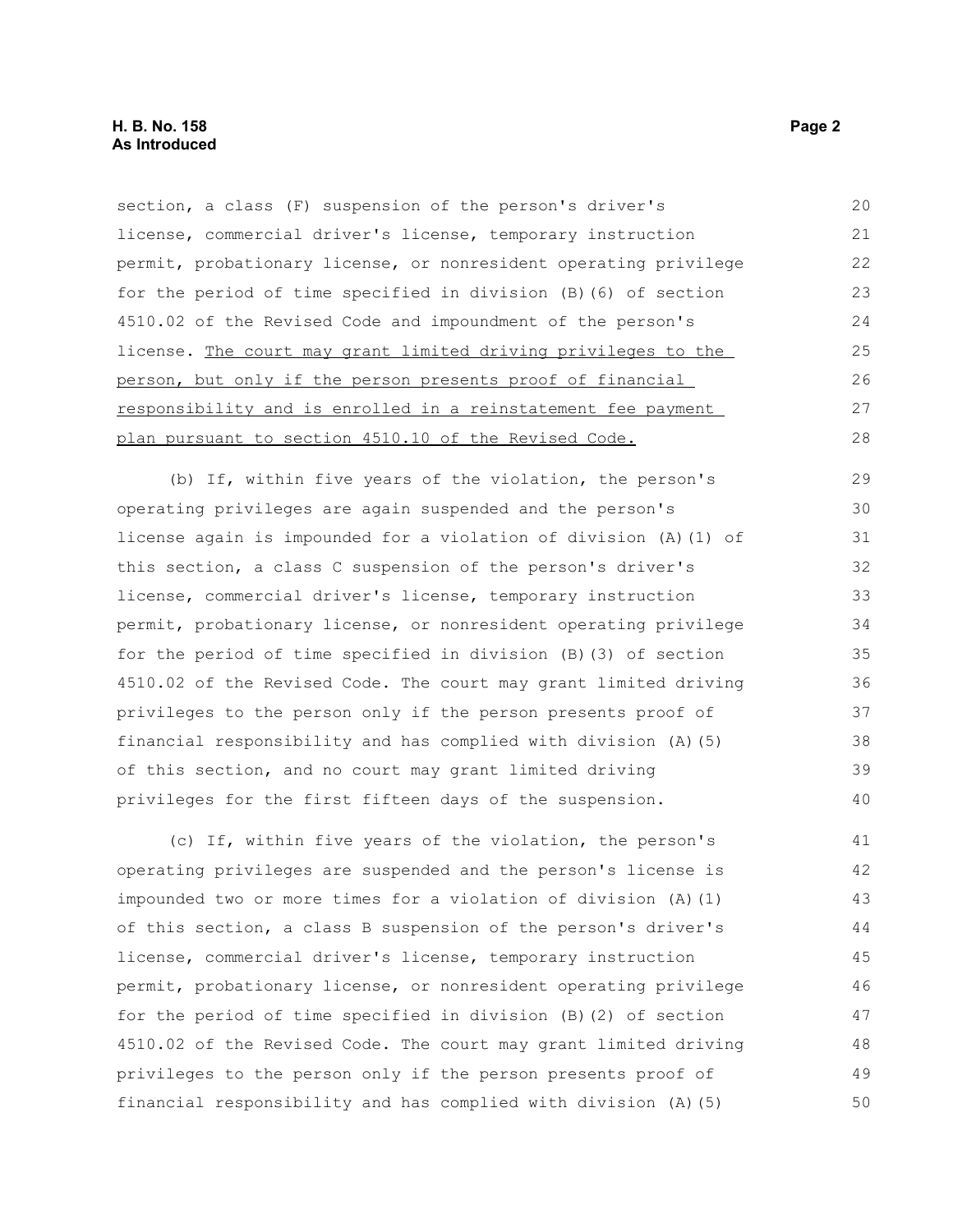of this section, except that no court may grant limited driving privileges for the first thirty days of the suspension. (d) In addition to the suspension of an owner's license under division  $(A)$   $(2)$   $(a)$ ,  $(b)$ , or  $(c)$  of this section, the suspension of the rights of the owner to register the motor vehicle and the impoundment of the owner's certificate of registration and license plates until the owner complies with division (A)(5) of this section. The clerk of court shall waive the cost of filing a petition for limited driving privileges if, pursuant to section 2323.311 of the Revised Code, the petitioner applies to be qualified as an indigent litigant and the court approves the application. (3) A person to whom this state has issued a certificate of registration for a motor vehicle or a license to operate a motor vehicle or who is determined to have operated any motor vehicle or permitted the operation in this state of a motor vehicle owned by the person shall be required to verify the existence of proof of financial responsibility covering the operation of the motor vehicle or the person's operation of the motor vehicle under any of the following circumstances: (a) The person or a motor vehicle owned by the person is involved in a traffic accident that requires the filing of an accident report under section 4509.06 of the Revised Code. (b) The person receives a traffic ticket indicating that proof of the maintenance of financial responsibility was not 51 52 53 54 55 56 57 58 59 60 61 62 63 64 65 66 67 68 69 70 71 72 73 74 75 76

produced upon the request of a peace officer or state highway patrol trooper made in accordance with division (D)(2) of this section. 77 78 79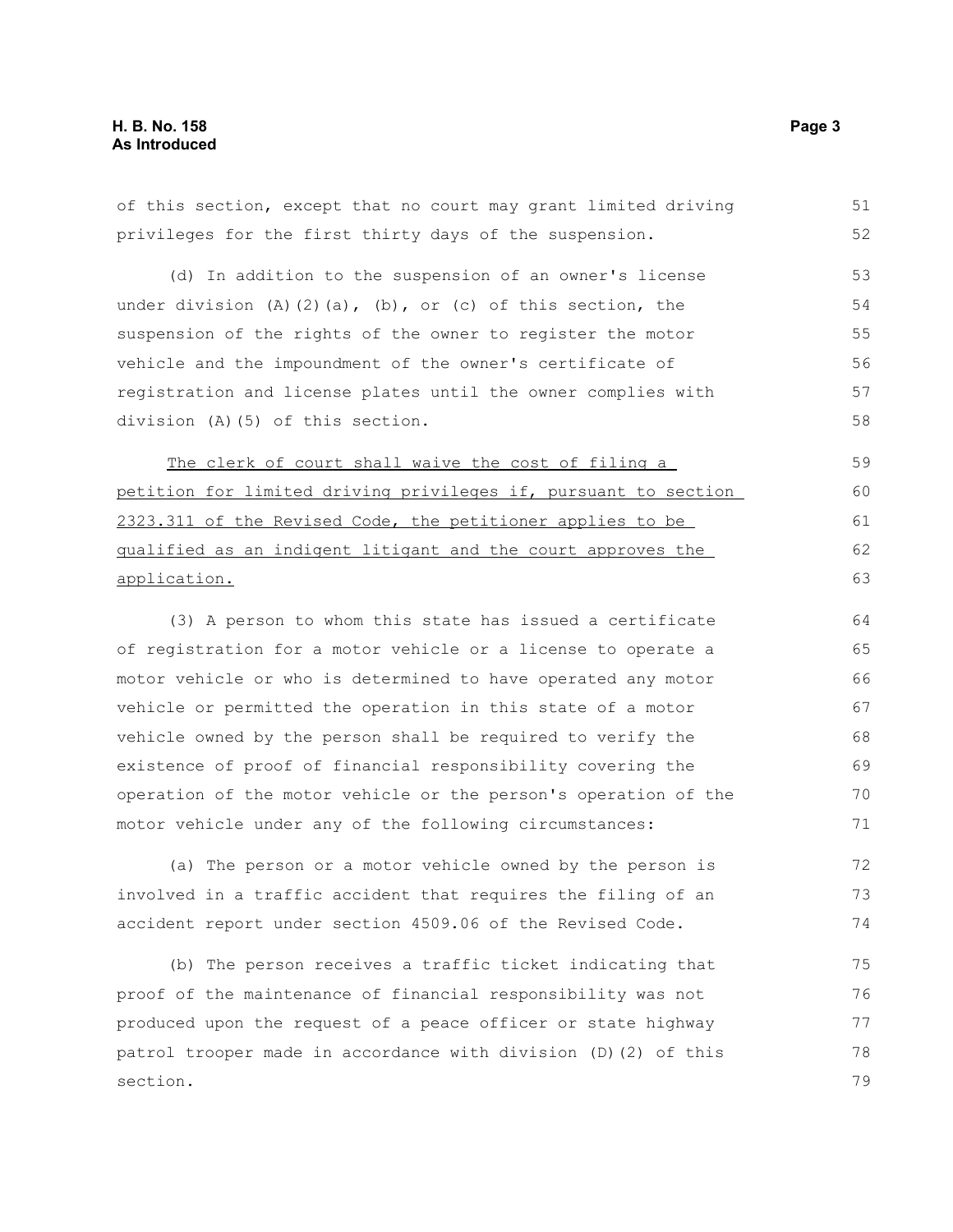#### **H. B. No. 158 Page 4 As Introduced**

(c) Whenever, in accordance with rules adopted by the registrar, the person is randomly selected by the registrar and requested to provide such verification. 80 81 82

(4) An order of the registrar that suspends and impounds a license or registration, or both, shall state the date on or before which the person is required to surrender the person's license or certificate of registration and license plates. The person is deemed to have surrendered the license or certificate of registration and license plates, in compliance with the order, if the person does either of the following: 83 84 85 86 87 88 89

(a) On or before the date specified in the order, personally delivers the license or certificate of registration and license plates, or causes the delivery of the items, to the registrar;

(b) Mails the license or certificate of registration and license plates to the registrar in an envelope or container bearing a postmark showing a date no later than the date specified in the order.

(5) Except as provided in division (A)(6) or (L) of this section, the registrar shall not restore any operating privileges or registration rights suspended under this section, return any license, certificate of registration, or license plates impounded under this section, or reissue license plates under section 4503.232 of the Revised Code, if the registrar destroyed the impounded license plates under that section, or reissue a license under section 4510.52 of the Revised Code, if the registrar destroyed the suspended license under that section, unless the rights are not subject to suspension or revocation under any other law and unless the person, in addition to complying with all other conditions required by law 98 99 100 101 102 103 104 105 106 107 108 109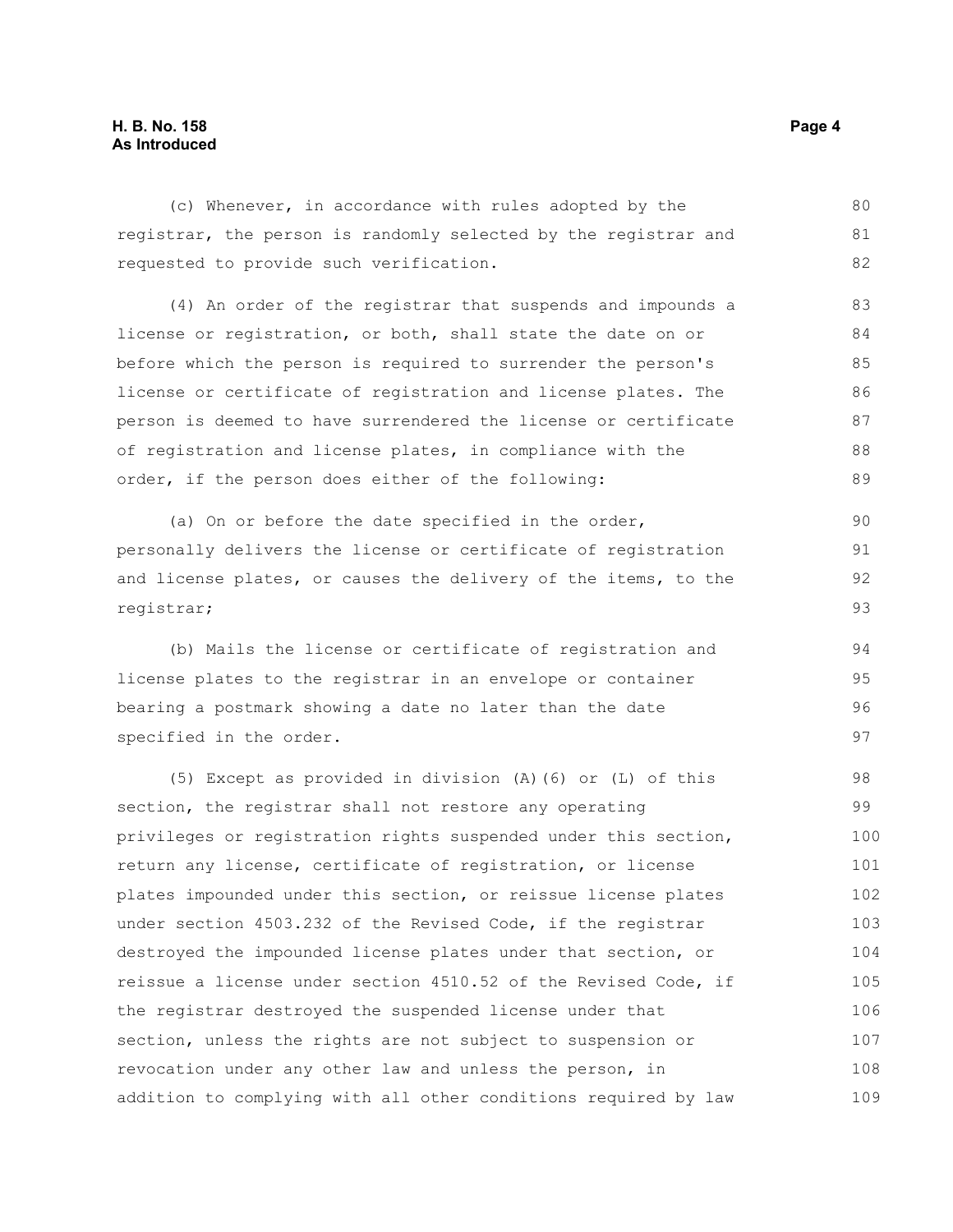for reinstatement of the operating privileges or registration rights, complies with all of the following: (a) Pays to the registrar or an eligible deputy registrar a financial responsibility reinstatement fee of one hundred dollars for the first violation of division (A)(1) of this section, three hundred dollars for a second violation of that division, and six hundred dollars for a third or subsequent violation of that division; (b) If the person has not voluntarily surrendered the license, certificate, or license plates in compliance with the order, pays to the registrar or an eligible deputy registrar a financial responsibility nonvoluntary compliance fee in an amount, not to exceed fifty dollars, determined by the registrar; (c) Files and continuously maintains proof of financial responsibility under sections 4509.44 to 4509.65 of the Revised Code; (d) Pays a deputy registrar a service fee of ten dollars to compensate the deputy registrar for services performed under this section. The deputy registrar shall retain eight dollars of the service fee and shall transmit the reinstatement fee, any nonvoluntary compliance fee, and two dollars of the service fee to the registrar in the manner the registrar shall determine. (6) If the registrar issues an order under division (A)(2) of this section resulting from the failure of a person to respond to a financial responsibility random verification request under division (A)(3)(c) of this section and the person successfully maintains an affirmative defense to a violation of section 4510.16 of the Revised Code or is determined by the 111 112 113 114 115 116 117 118 119 120 121 122 123 124 125 126 127 128 129 130 131 132 133 134 135 136 137 138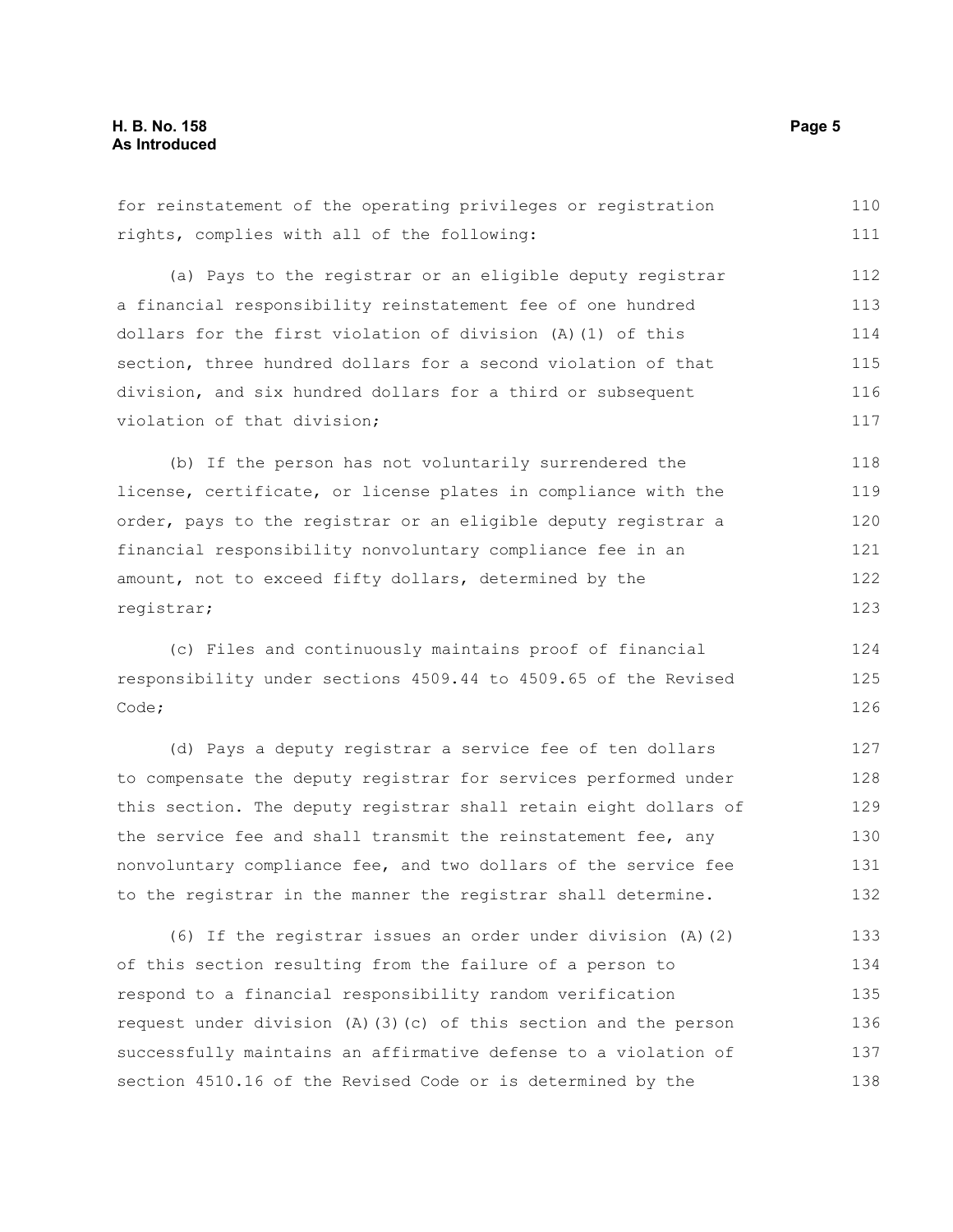#### **H. B. No. 158 Page 6 As Introduced**

registrar or a deputy registrar to have been in compliance with division (A)(1) of this section at the time of the initial financial responsibility random verification request, the registrar shall do both of the following: 139 140 141 142

(a) Terminate the order of suspension or impoundment; 143

(b) Restore the operating privileges and registration rights of the person without payment of the fees established in divisions (A)(5)(a) and (b) of this section and without a requirement to file proof of financial responsibility. 144 145 146 147

(B)(1) Every party required to file an accident report under section 4509.06 of the Revised Code also shall include with the report a document described in division  $(G)$  (1)(a) of this section or shall present proof of financial responsibility through use of an electronic wireless communications device as permitted by division (G)(1)(b) of this section. 148 149 150 151 152 153

If the registrar determines, within forty-five days after the report is filed, that an operator or owner has violated division (A)(1) of this section, the registrar shall do all of the following: 154 155 156 157

(a) Order the impoundment, with respect to the motor vehicle involved, required under division (A)(2)(d) of this section, of the certificate of registration and license plates of any owner who has violated division (A)(1) of this section; 158 159 160 161

(b) Order the suspension required under division (A)(2) (a), (b), or (c) of this section of the license of any operator or owner who has violated division (A)(1) of this section;

(c) Record the name and address of the person whose certificate of registration and license plates have been impounded or are under an order of impoundment, or whose license 165 166 167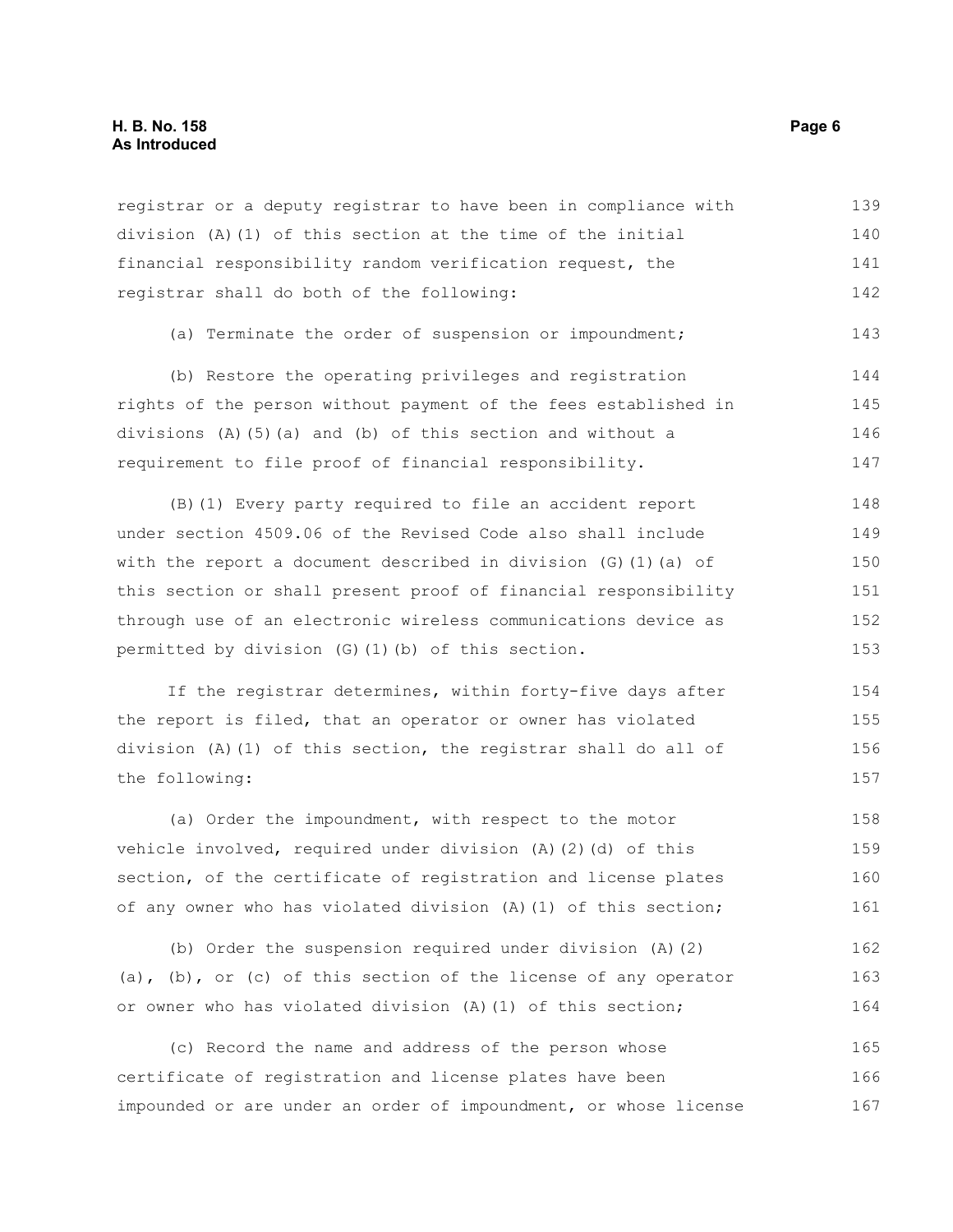#### **H. B. No. 158 Page 7 As Introduced**

has been suspended or is under an order of suspension; the serial number of the person's license; the serial numbers of the person's certificate of registration and license plates; and the person's social security account number, if assigned, or, where the motor vehicle is used for hire or principally in connection with any established business, the person's federal taxpayer identification number. The information shall be recorded in such a manner that it becomes a part of the person's permanent record, and assists the registrar in monitoring compliance with the orders of suspension or impoundment. 168 169 170 171 172 173 174 175 176 177

(d) Send written notification to every person to whom the order pertains, at the person's last known address as shown on the records of the bureau. The person, within ten days after the date of the mailing of the notification, shall surrender to the registrar, in a manner set forth in division (A)(4) of this section, any certificate of registration and registration plates under an order of impoundment, or any license under an order of suspension. 178 179 180 181 183 184 185

(2) The registrar shall issue any order under division (B) (1) of this section without a hearing. Any person adversely affected by the order, within ten days after the issuance of the order, may request an administrative hearing before the registrar, who shall provide the person with an opportunity for a hearing in accordance with this paragraph. A request for a hearing does not operate as a suspension of the order. The scope of the hearing shall be limited to whether the person in fact demonstrated to the registrar proof of financial responsibility in accordance with this section. The registrar shall determine the date, time, and place of any hearing, provided that the hearing shall be held, and an order issued or findings made, within thirty days after the registrar receives a request for a 186 187 188 189 190 191 192 193 194 195 196 197 198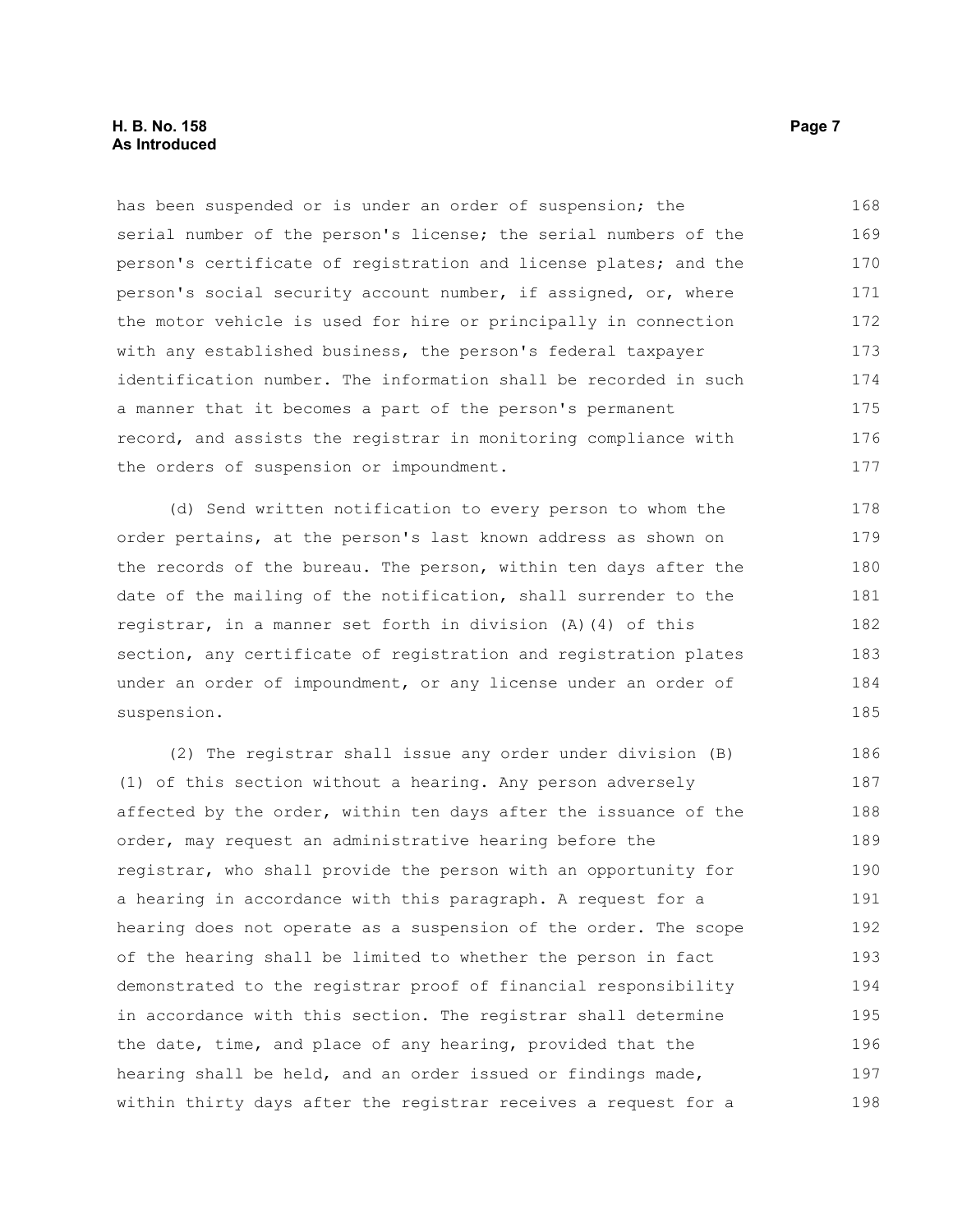#### **H. B. No. 158 Page 8 As Introduced**

hearing. If requested by the person in writing, the registrar may designate as the place of hearing the county seat of the county in which the person resides or a place within fifty miles of the person's residence. The person shall pay the cost of the hearing before the registrar, if the registrar's order of suspension or impoundment is upheld. 199 200 201 202 203 204

(C) Any order of suspension or impoundment issued under this section or division (B) of section 4509.37 of the Revised Code may be terminated at any time if the registrar determines upon a showing of proof of financial responsibility that the operator or owner of the motor vehicle was in compliance with division (A)(1) of this section at the time of the traffic offense, motor vehicle inspection, or accident that resulted in the order against the person. A determination may be made without a hearing. This division does not apply unless the person shows good cause for the person's failure to present satisfactory proof of financial responsibility to the registrar prior to the issuance of the order. 205 206 207 208 209 210 211 212 213 214 215 216

```
(D)(1) For the purpose of enforcing this section, every
peace officer is deemed an agent of the registrar. 
                                                                           217
                                                                           218
```
(a) Except as provided in division (D)(1)(b) of this section, any peace officer who, in the performance of the peace officer's duties as authorized by law, becomes aware of a person whose license is under an order of suspension, or whose certificate of registration and license plates are under an order of impoundment, pursuant to this section, may confiscate the license, certificate of registration, and license plates, and return them to the registrar. 219 220 221 222 223 224 225 226

(b) Any peace officer who, in the performance of the peace officer's duties as authorized by law, becomes aware of a person 227 228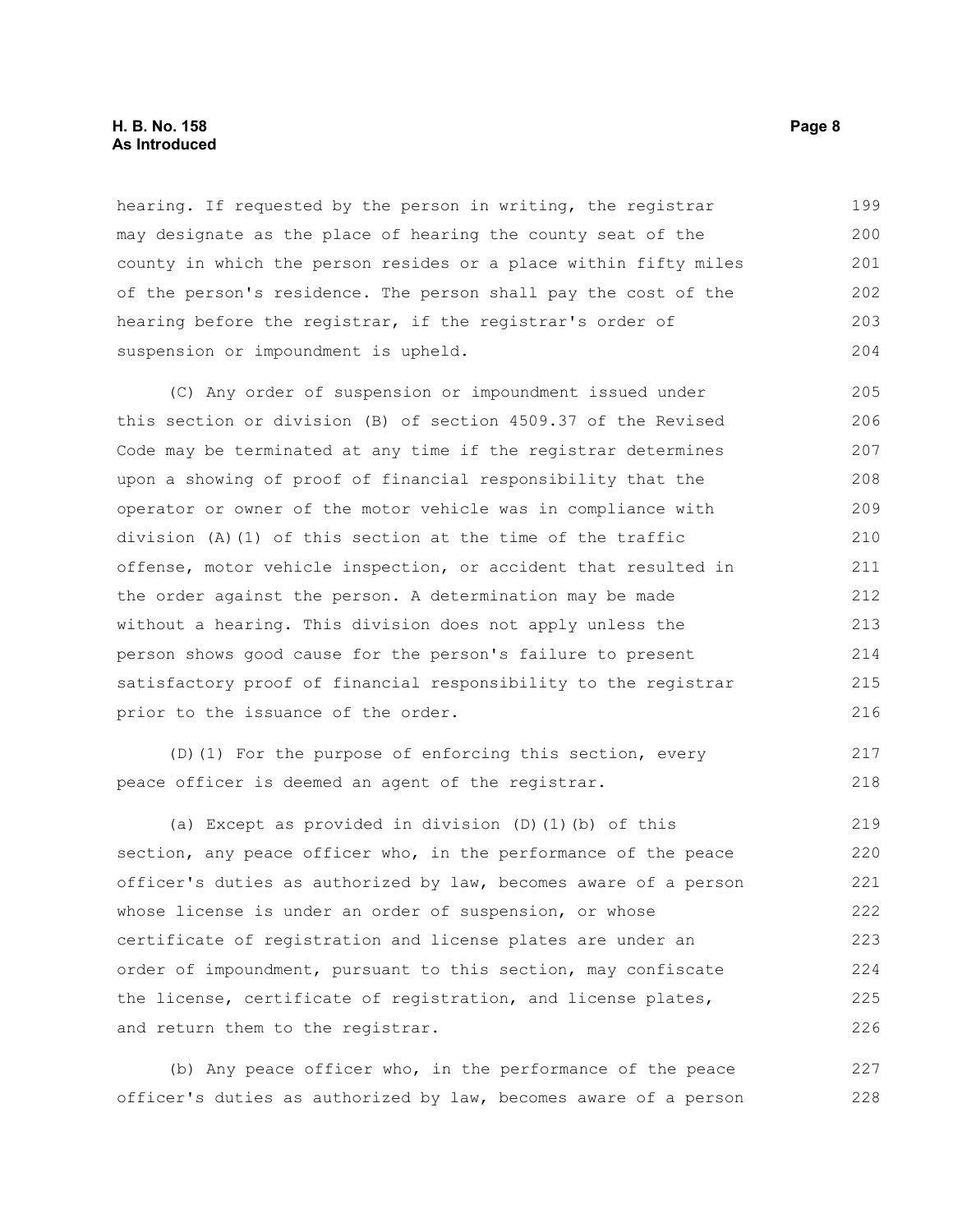whose license is under an order of suspension, or whose certificate of registration and license plates are under an order of impoundment resulting from failure to respond to a financial responsibility random verification, shall not, for that reason, arrest the owner or operator or seize the vehicle or license plates. Instead, the peace officer shall issue a citation for a violation of section 4510.16 of the Revised Code specifying the circumstances as failure to respond to a financial responsibility random verification. 229 230 231 232 233 234 235 236 237

(2) A peace officer shall request the owner or operator of a motor vehicle to produce proof of financial responsibility in a manner described in division (G) of this section at the time the peace officer acts to enforce the traffic laws of this state and during motor vehicle inspections conducted pursuant to section 4513.02 of the Revised Code. 238 239 240 241 242 243

(3) A peace officer shall indicate on every traffic ticket whether the person receiving the traffic ticket produced proof of the maintenance of financial responsibility in response to the officer's request under division (D)(2) of this section. The peace officer shall inform every person who receives a traffic ticket and who has failed to produce proof of the maintenance of financial responsibility that the person must submit proof to the traffic violations bureau with any payment of a fine and costs for the ticketed violation or, if the person is to appear in court for the violation, the person must submit proof to the court.

(4)(a) If a person who has failed to produce proof of the maintenance of financial responsibility appears in court for a ticketed violation, the court may permit the defendant to present evidence of proof of financial responsibility to the 255 256 257 258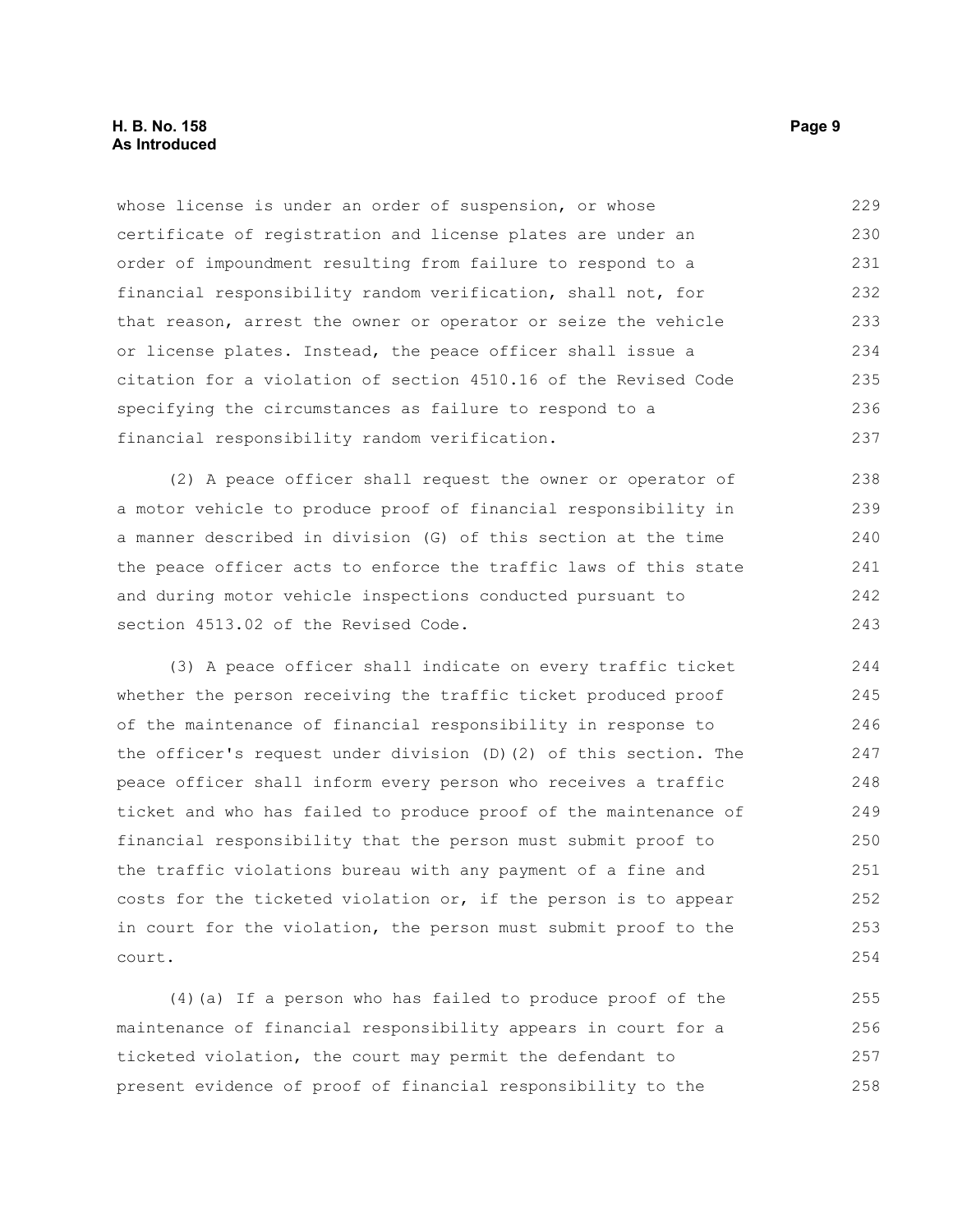court at such time and in such manner as the court determines to be necessary or appropriate. In a manner prescribed by the registrar, the clerk of courts shall provide the registrar with the identity of any person who fails to submit proof of the maintenance of financial responsibility pursuant to division (D) (3) of this section. 259 260 261 262 263 264

(b) If a person who has failed to produce proof of the maintenance of financial responsibility also fails to submit that proof to the traffic violations bureau with payment of a fine and costs for the ticketed violation, the traffic violations bureau, in a manner prescribed by the registrar, shall notify the registrar of the identity of that person. 265 266 267 268 269 270

(5)(a) Upon receiving notice from a clerk of courts or traffic violations bureau pursuant to division (D)(4) of this section, the registrar shall order the suspension of the license of the person required under division  $(A)$   $(2)$   $(a)$ ,  $(b)$ , or  $(c)$  of this section and the impoundment of the person's certificate of registration and license plates required under division (A)(2) (d) of this section, effective thirty days after the date of the mailing of notification. The registrar also shall notify the person that the person must present the registrar with proof of financial responsibility in accordance with this section, surrender to the registrar the person's certificate of registration, license plates, and license, or submit a statement subject to section 2921.13 of the Revised Code that the person did not operate or permit the operation of the motor vehicle at the time of the offense. Notification shall be in writing and shall be sent to the person at the person's last known address as shown on the records of the bureau of motor vehicles. The person, within fifteen days after the date of the mailing of notification, shall present proof of financial responsibility, 271 272 273 274 275 276 277 278 279 280 281 282 283 284 285 286 287 288 289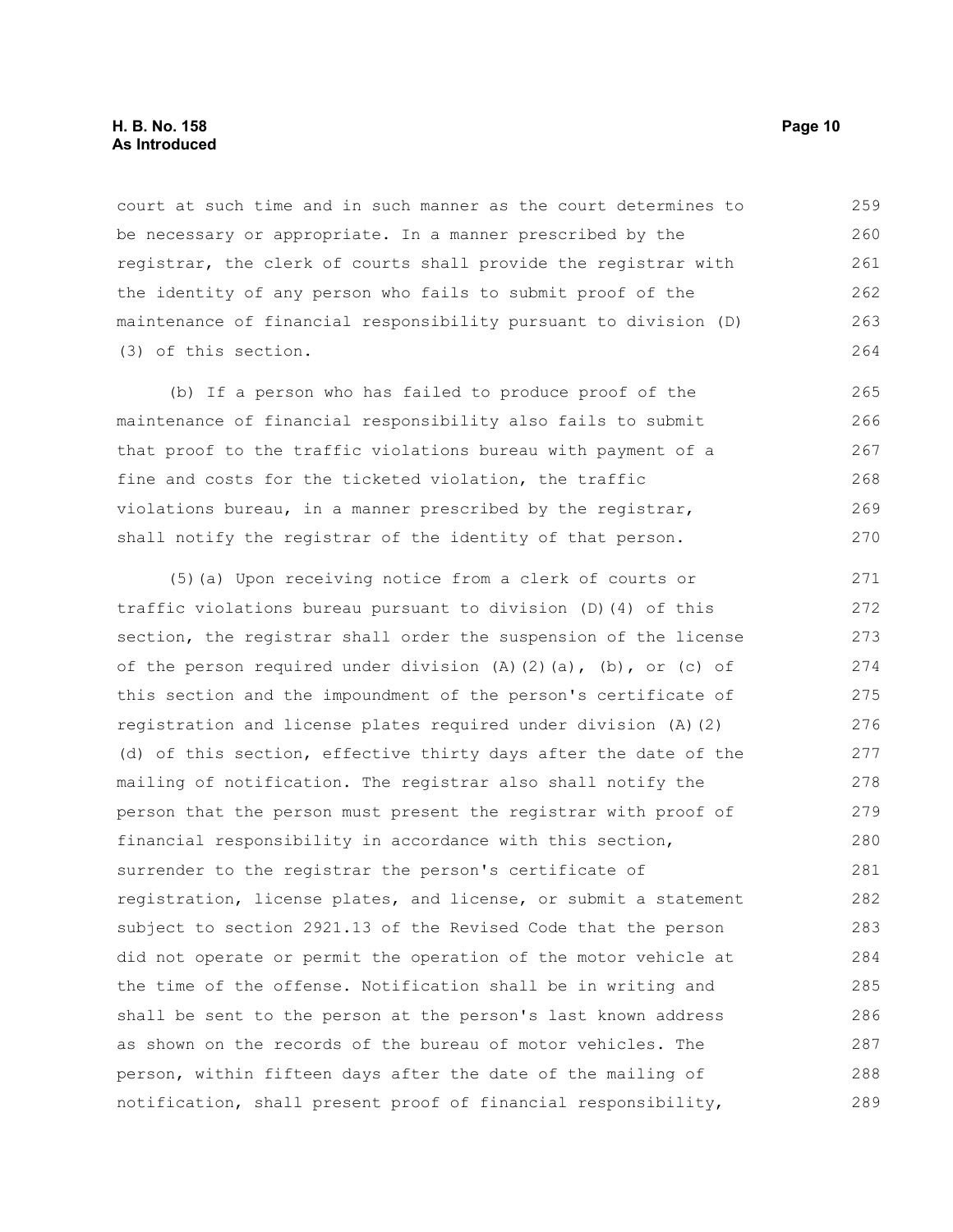surrender the certificate of registration, license plates, and license to the registrar in a manner set forth in division (A) (4) of this section, or submit the statement required under this section together with other information the person considers appropriate. 290 291 292 293 294

If the registrar does not receive proof or the person does not surrender the certificate of registration, license plates, and license, in accordance with this division, the registrar shall permit the order for the suspension of the license of the person and the impoundment of the person's certificate of registration and license plates to take effect.

(b) In the case of a person who presents, within the fifteen-day period, proof of financial responsibility, the registrar shall terminate the order of suspension and the impoundment of the registration and license plates required under division  $(A)$   $(2)$   $(d)$  of this section and shall send written notification to the person, at the person's last known address as shown on the records of the bureau. 301 302 303 304 305 306 307

(c) Any person adversely affected by the order of the registrar under division (D)(5)(a) or (b) of this section, within ten days after the issuance of the order, may request an administrative hearing before the registrar, who shall provide the person with an opportunity for a hearing in accordance with this paragraph. A request for a hearing does not operate as a suspension of the order. The scope of the hearing shall be limited to whether, at the time of the hearing, the person presents proof of financial responsibility covering the vehicle and whether the person is eligible for an exemption in accordance with this section or any rule adopted under it. The registrar shall determine the date, time, and place of any 308 309 310 311 312 313 314 315 316 317 318 319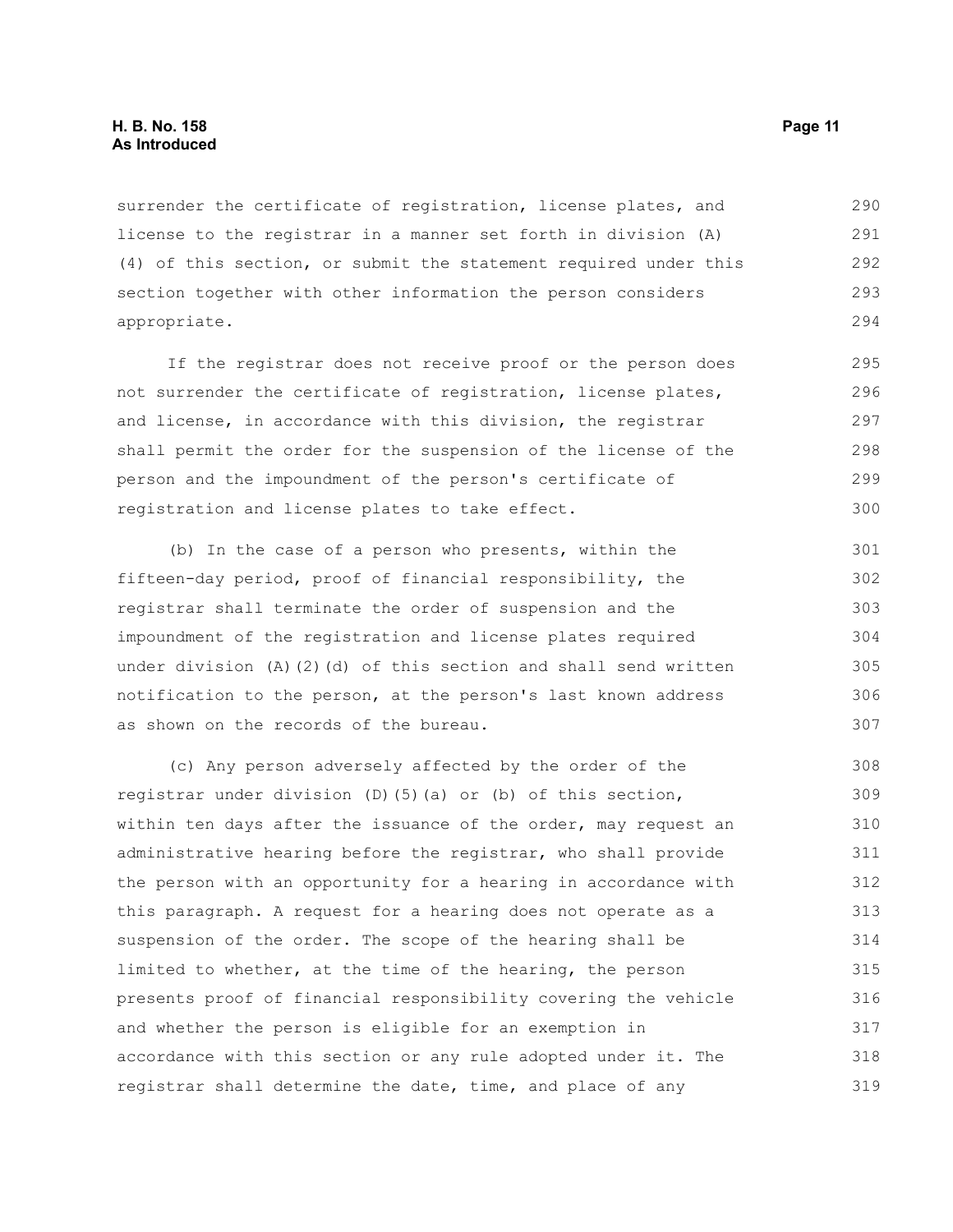hearing; provided, that the hearing shall be held, and an order issued or findings made, within thirty days after the registrar receives a request for a hearing. If requested by the person in writing, the registrar may designate as the place of hearing the county seat of the county in which the person resides or a place within fifty miles of the person's residence. Such person shall pay the cost of the hearing before the registrar, if the registrar's order of suspension or impoundment under division (D)(5)(a) or (b) of this section is upheld. 320 321 322 323 324 325 326 327 328

(6) A peace officer may charge an owner or operator of a motor vehicle with a violation of section 4510.16 of the Revised Code when the owner or operator fails to show proof of the maintenance of financial responsibility pursuant to a peace officer's request under division (D)(2) of this section, if a check of the owner or operator's driving record indicates that the owner or operator, at the time of the operation of the motor vehicle, is required to file and maintain proof of financial responsibility under section 4509.45 of the Revised Code for a previous violation of this chapter. 329 330 331 332 333 334 335 336 337 338

(7) Any forms used by law enforcement agencies in administering this section shall be prescribed, supplied, and paid for by the registrar. 339 340 341

(8) No peace officer, law enforcement agency employing a peace officer, or political subdivision or governmental agency that employs a peace officer shall be liable in a civil action for damages or loss to persons arising out of the performance of any duty required or authorized by this section. 342 343 344 345 346

(9) As used in this section, "peace officer" has the meaning set forth in section 2935.01 of the Revised Code. 347 348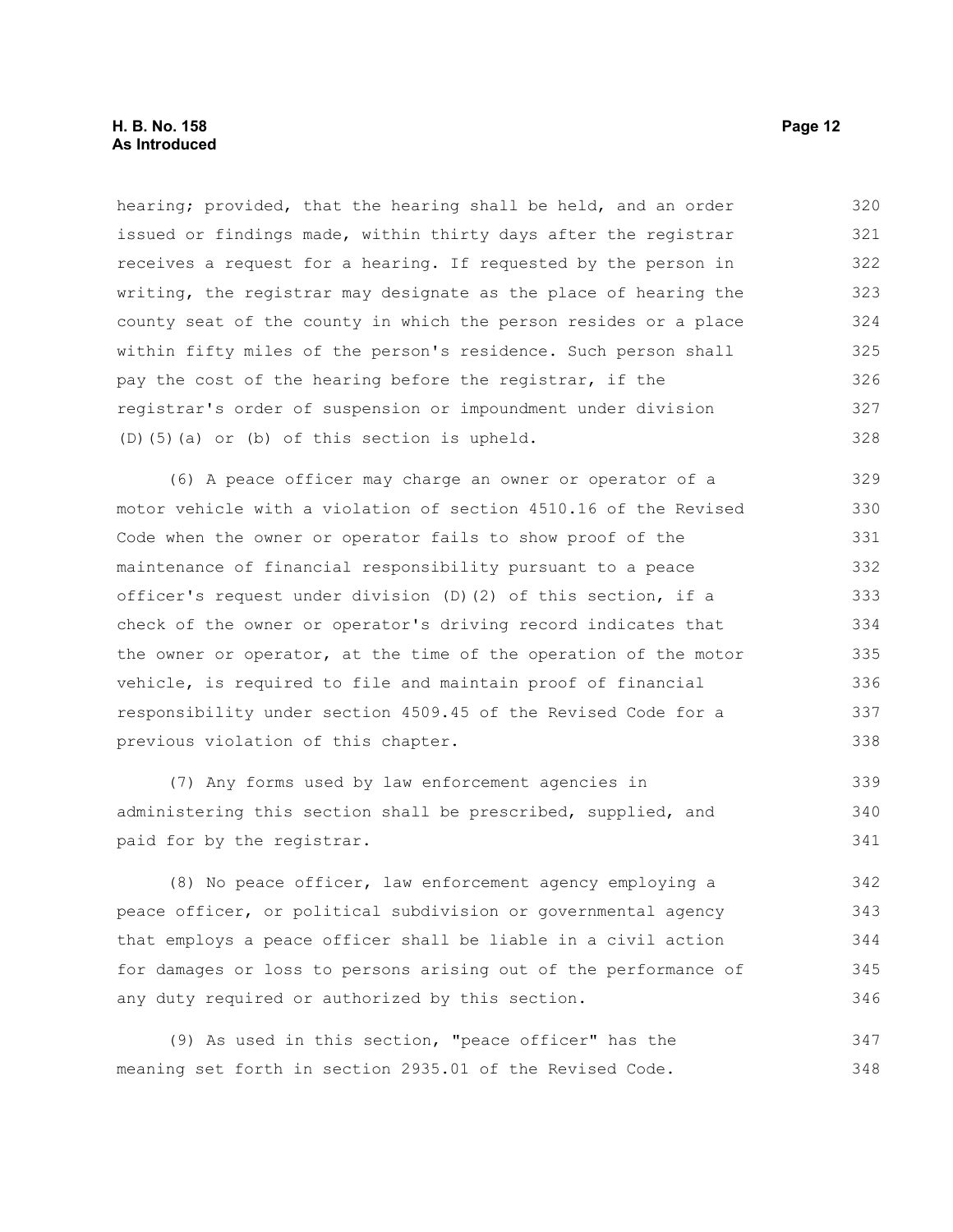#### **H. B. No. 158 Page 13 As Introduced**

(E) All fees, except court costs, fees paid to a deputy registrar, and those portions of the financial responsibility reinstatement fees as otherwise specified in this division, collected under this section shall be paid into the state treasury to the credit of the public safety - highway purposes fund established in section 4501.06 of the Revised Code and used to cover costs incurred by the bureau in the administration of this section and sections 4503.20, 4507.212, and 4509.81 of the Revised Code, and by any law enforcement agency employing any peace officer who returns any license, certificate of registration, and license plates to the registrar pursuant to division (C) of this section. 349 350 351 352 353 354 355 356 357 358 359 360

Of each financial responsibility reinstatement fee the registrar collects pursuant to division (A)(5)(a) of this section or receives from a deputy registrar under division (A) (5)(d) of this section, the registrar shall deposit twenty-five dollars of each one-hundred-dollar reinstatement fee, fifty dollars of each three-hundred-dollar reinstatement fee, and one hundred dollars of each six-hundred-dollar reinstatement fee into the state treasury to the credit of the indigent defense support fund created by section 120.08 of the Revised Code. 361 362 363 364 365 366 367 368 369

(F) Chapter 119. of the Revised Code applies to this section only to the extent that any provision in that chapter is not clearly inconsistent with this section. 370 371 372

(G)(1)(a) The registrar, court, traffic violations bureau, or peace officer may require proof of financial responsibility to be demonstrated by use of a standard form prescribed by the registrar. If the use of a standard form is not required, a person may demonstrate proof of financial responsibility under this section by presenting to the traffic violations bureau, 373 374 375 376 377 378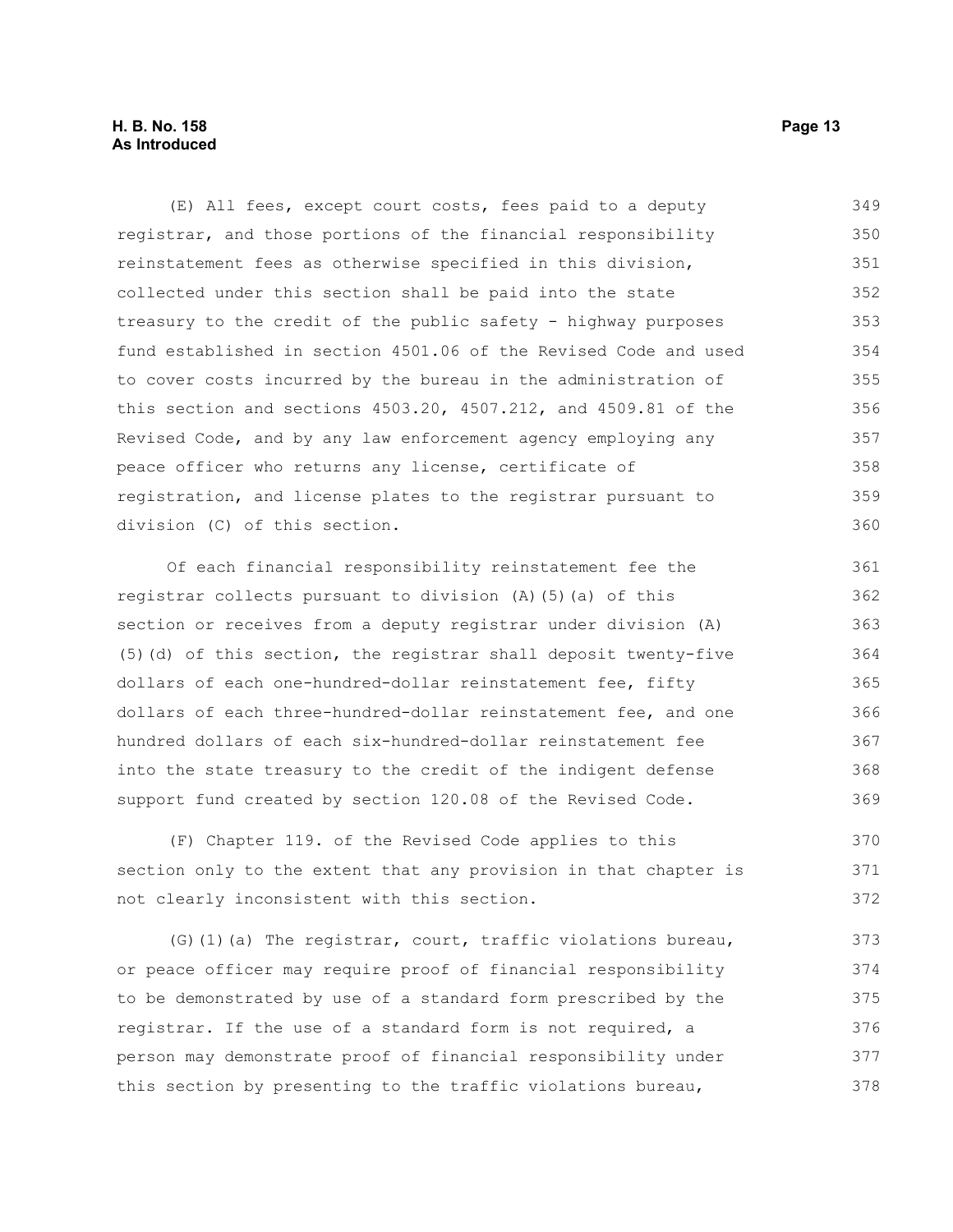| court, registrar, or peace officer any of the following          | 379 |  |
|------------------------------------------------------------------|-----|--|
| documents or a copy of the documents:                            |     |  |
| (i) A financial responsibility identification card as            | 381 |  |
| provided in section 4509.103 of the Revised Code;                |     |  |
| (ii) A certificate of proof of financial responsibility on       | 383 |  |
| a form provided and approved by the registrar for the filing of  | 384 |  |
| an accident report required to be filed under section 4509.06 of |     |  |
| the Revised Code;                                                | 386 |  |
| (iii) A policy of liability insurance, a declaration page        | 387 |  |
| of a policy of liability insurance, or liability bond, if the    | 388 |  |
| policy or bond complies with section 4509.20 or sections 4509.49 | 389 |  |
| to 4509.61 of the Revised Code;                                  | 390 |  |
| (iv) A bond or certification of the issuance of a bond as        | 391 |  |
| provided in section 4509.59 of the Revised Code;                 | 392 |  |
| (v) A certificate of deposit of money or securities as           | 393 |  |
| provided in section 4509.62 of the Revised Code;                 | 394 |  |
| (vi) A certificate of self-insurance as provided in              | 395 |  |
| section 4509.72 of the Revised Code.                             | 396 |  |
| (b) A person also may present proof of financial                 | 397 |  |
| responsibility under this section to the traffic violations      | 398 |  |
| bureau, court, registrar, or peace officer through use of an     | 399 |  |
| electronic wireless communications device as specified under     |     |  |
| section 4509.103 of the Revised Code.                            | 401 |  |
| (2) If a person fails to demonstrate proof of financial          | 402 |  |
| responsibility in a manner described in division (G) (1) of this | 403 |  |
| section, the person may demonstrate proof of financial           | 404 |  |
| responsibility under this section by any other method that the   | 405 |  |
| court or the bureau, by reason of circumstances in a particular  | 406 |  |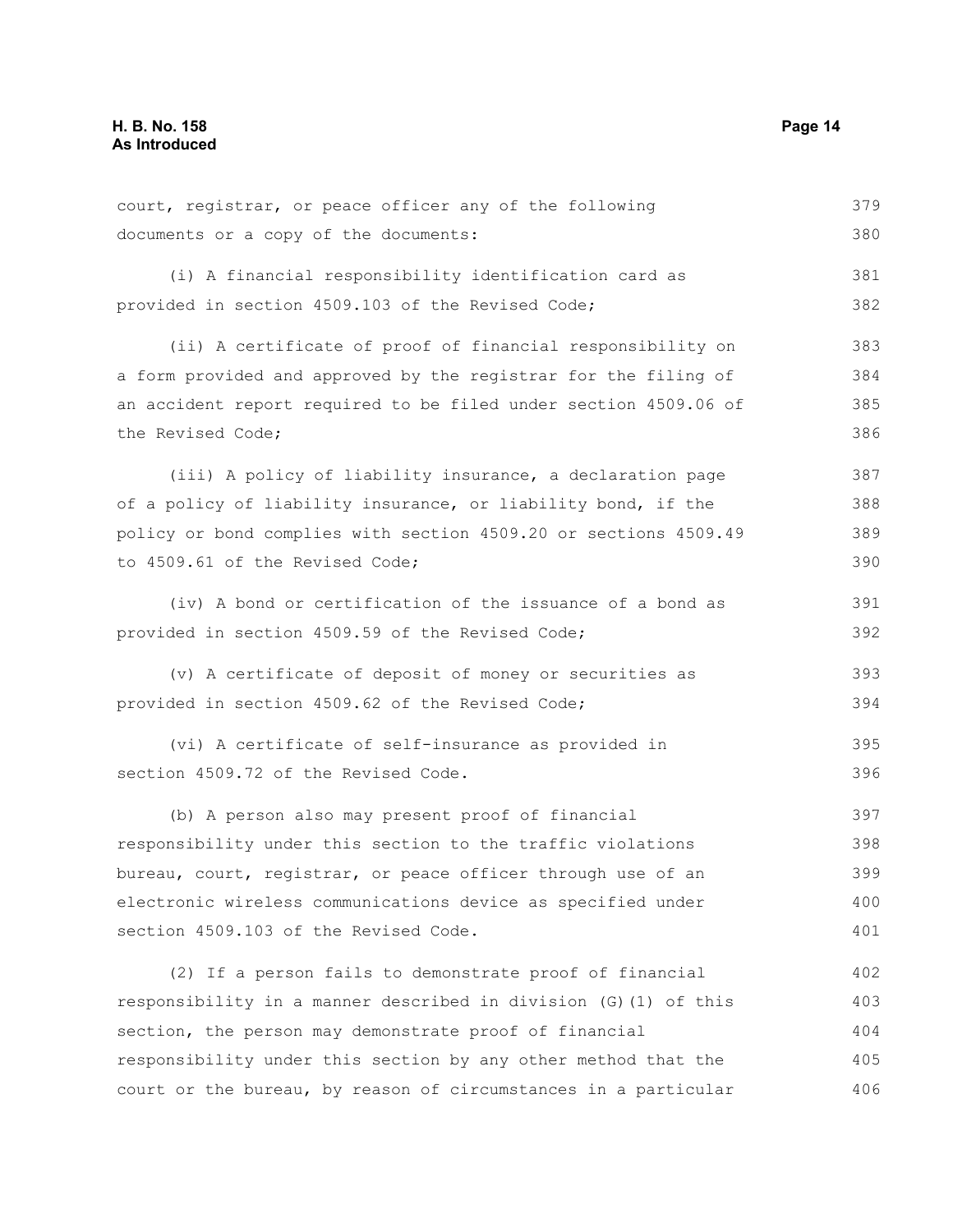case, may consider appropriate.

407

(3) A motor carrier certificated by the interstate commerce commission or by the public utilities commission may demonstrate proof of financial responsibility by providing a statement designating the motor carrier's operating authority and averring that the insurance coverage required by the certificating authority is in full force and effect. 408 409 410 411 412 413

(4)(a) A finding by the registrar or court that a person is covered by proof of financial responsibility in the form of an insurance policy or surety bond is not binding upon the named insurer or surety or any of its officers, employees, agents, or representatives and has no legal effect except for the purpose of administering this section. 414 415 416 417 418 419

(b) The preparation and delivery of a financial responsibility identification card or any other document authorized to be used as proof of financial responsibility and the generation and delivery of proof of financial responsibility to an electronic wireless communications device that is displayed on the device as text or images does not do any of the following: 420 421 422 423 424 425 426

(i) Create any liability or estoppel against an insurer or surety, or any of its officers, employees, agents, or representatives; 427 428 429

(ii) Constitute an admission of the existence of, or of any liability or coverage under, any policy or bond; 430 431

(iii) Waive any defenses or counterclaims available to an insurer, surety, agent, employee, or representative in an action commenced by an insured or third-party claimant upon a cause of action alleged to have arisen under an insurance policy or 432 433 434 435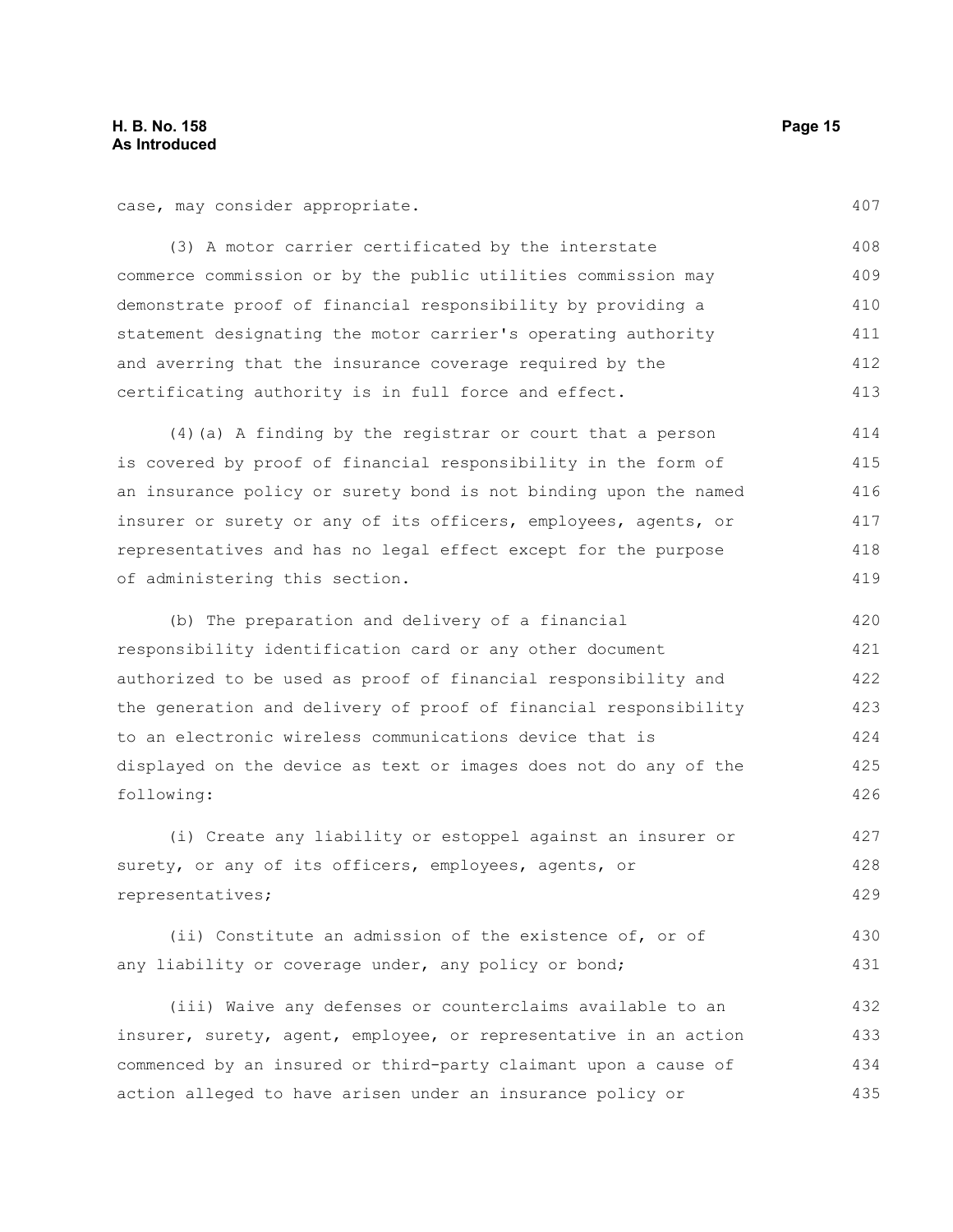#### **H. B. No. 158 Page 16 As Introduced**

surety bond or by reason of the preparation and delivery of a document for use as proof of financial responsibility or the generation and delivery of proof of financial responsibility to an electronic wireless communications device. 436 437 438 439

(c) Whenever it is determined by a final judgment in a judicial proceeding that an insurer or surety, which has been named on a document or displayed on an electronic wireless communications device accepted by a court or the registrar as proof of financial responsibility covering the operation of a motor vehicle at the time of an accident or offense, is not liable to pay a judgment for injuries or damages resulting from such operation, the registrar, notwithstanding any previous contrary finding, shall forthwith suspend the operating privileges and registration rights of the person against whom the judgment was rendered as provided in division (A)(2) of this section. 440 441 442 443 444 445 446 447 448 449 450 451

(H) In order for any document or display of text or images on an electronic wireless communications device described in division (G)(1) of this section to be used for the demonstration of proof of financial responsibility under this section, the document or words or images shall state the name of the insured or obligor, the name of the insurer or surety company, and the effective and expiration dates of the financial responsibility, and designate by explicit description or by appropriate reference all motor vehicles covered which may include a reference to fleet insurance coverage. 452 453 454 455 456 457 458 459 460 461

(I) For purposes of this section, "owner" does not include a licensed motor vehicle leasing dealer as defined in section 4517.01 of the Revised Code, but does include a motor vehicle renting dealer as defined in section 4549.65 of the Revised 462 463 464 465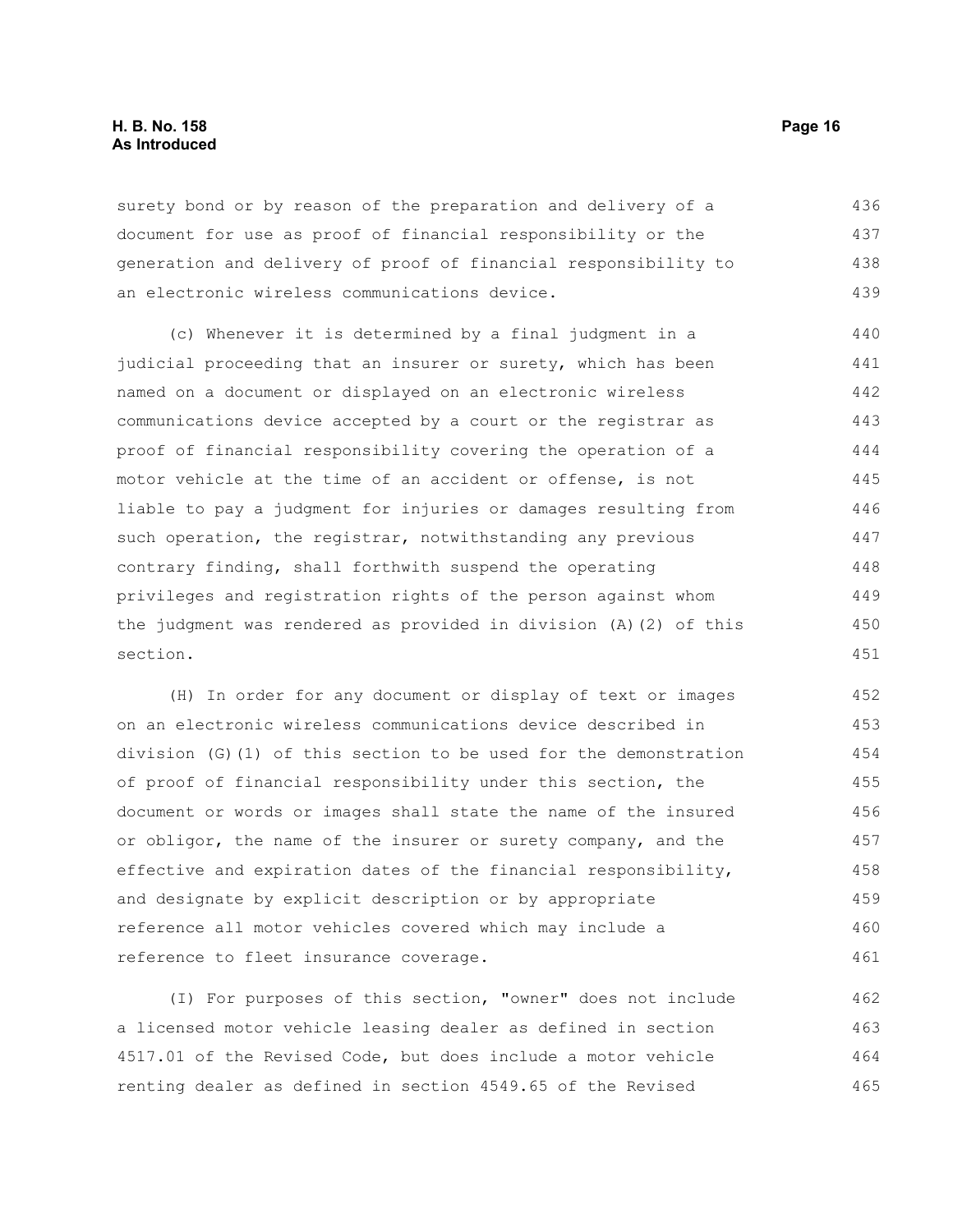#### **H. B. No. 158 Page 17 As Introduced**

purpose.

Code. Nothing in this section or in section 4509.51 of the Revised Code shall be construed to prohibit a motor vehicle renting dealer from entering into a contractual agreement with a person whereby the person renting the motor vehicle agrees to be solely responsible for maintaining proof of financial responsibility, in accordance with this section, with respect to the operation, maintenance, or use of the motor vehicle during the period of the motor vehicle's rental. (J) The purpose of this section is to require the maintenance of proof of financial responsibility with respect to the operation of motor vehicles on the highways of this state, so as to minimize those situations in which persons are not compensated for injuries and damages sustained in motor vehicle accidents. The general assembly finds that this section contains reasonable civil penalties and procedures for achieving this 466 467 468 469 470 471 472 473 474 475 476 477 478 479 480

(K) Nothing in this section shall be construed to be subject to section 4509.78 of the Revised Code. 482 483

(L)(1) The registrar may terminate any suspension imposed under this section and not require the owner to comply with divisions (A)(5)(a), (b), and (c) of this section if the registrar with or without a hearing determines that the owner of the vehicle has established by clear and convincing evidence that all of the following apply: 484 485 486 487 488 489

(a) The owner customarily maintains proof of financial responsibility. 490 491

(b) Proof of financial responsibility was not in effect for the vehicle on the date in question for one of the following reasons: 492 493 494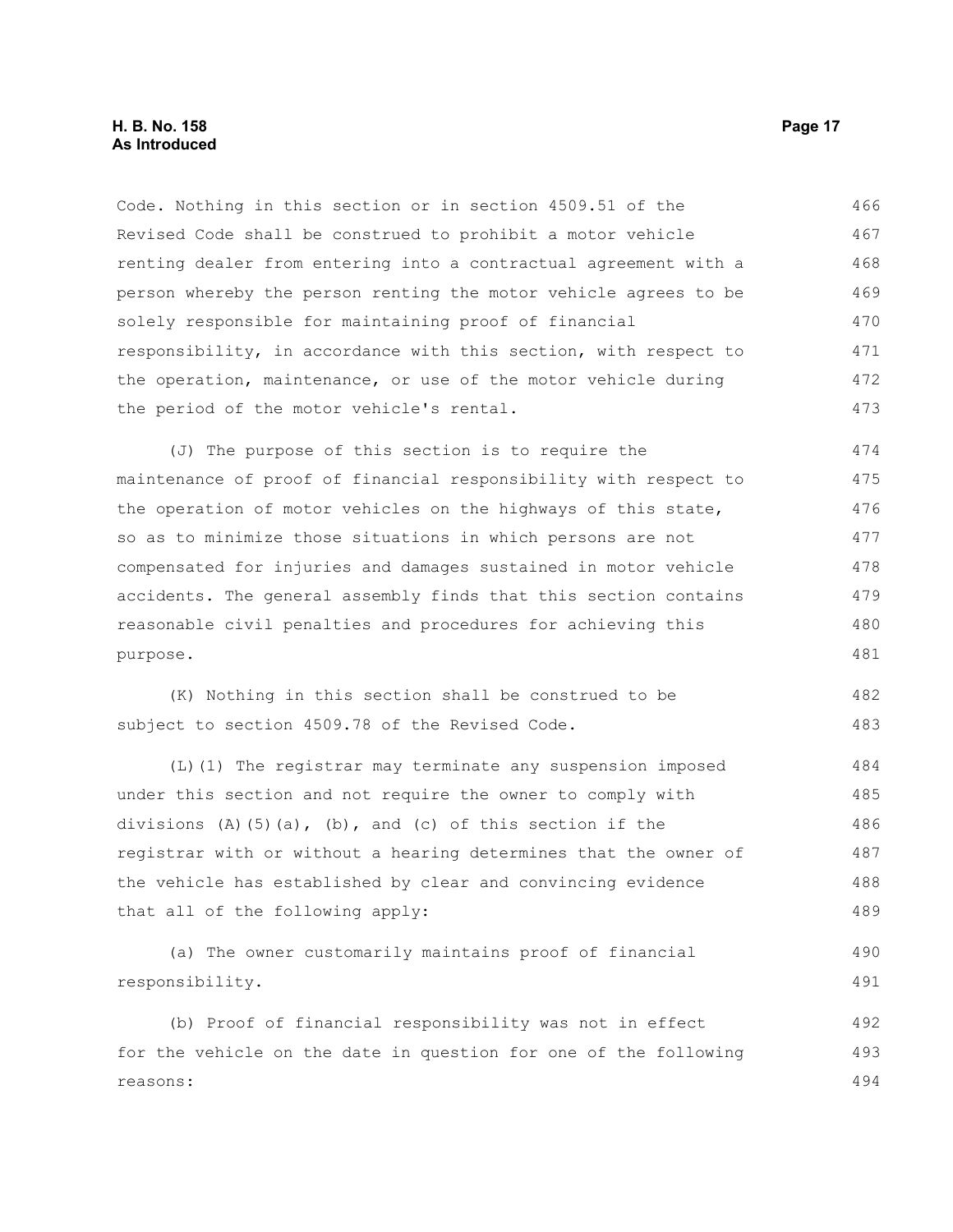#### **H. B. No. 158 Page 18 As Introduced**

495

(i) The vehicle was inoperable.

(ii) The vehicle is operated only seasonally, and the date in question was outside the season of operation. 496 497

(iii) A person other than the vehicle owner or driver was at fault for the lapse of proof of financial responsibility through no fault of the owner or driver. 498 499 500

(iv) The lapse of proof of financial responsibility was caused by excusable neglect under circumstances that are not likely to recur and do not suggest a purpose to evade the requirements of this chapter. 501 502 503 504

(2) The registrar may grant an owner or driver relief for a reason specified in division  $(L)$   $(1)$   $(b)$   $(i)$  or  $(ii)$  of this section whenever the owner or driver is randomly selected to verify the existence of proof of financial responsibility for such a vehicle. However, the registrar may grant an owner or driver relief for a reason specified in division  $(L)$   $(l)$   $(b)$   $(iii)$ or (iv) of this section only if the owner or driver has not previously been granted relief under division (L)(1)(b)(iii) or (iv) of this section.

(M) The registrar shall adopt rules in accordance with Chapter 119. of the Revised Code that are necessary to administer and enforce this section. The rules shall include procedures for the surrender of license plates upon failure to maintain proof of financial responsibility and provisions relating to reinstatement of registration rights, acceptable forms of proof of financial responsibility, the use of an electronic wireless communications device to present proof of financial responsibility, and verification of the existence of financial responsibility during the period of registration. 514 515 516 517 518 519 520 521 522 523